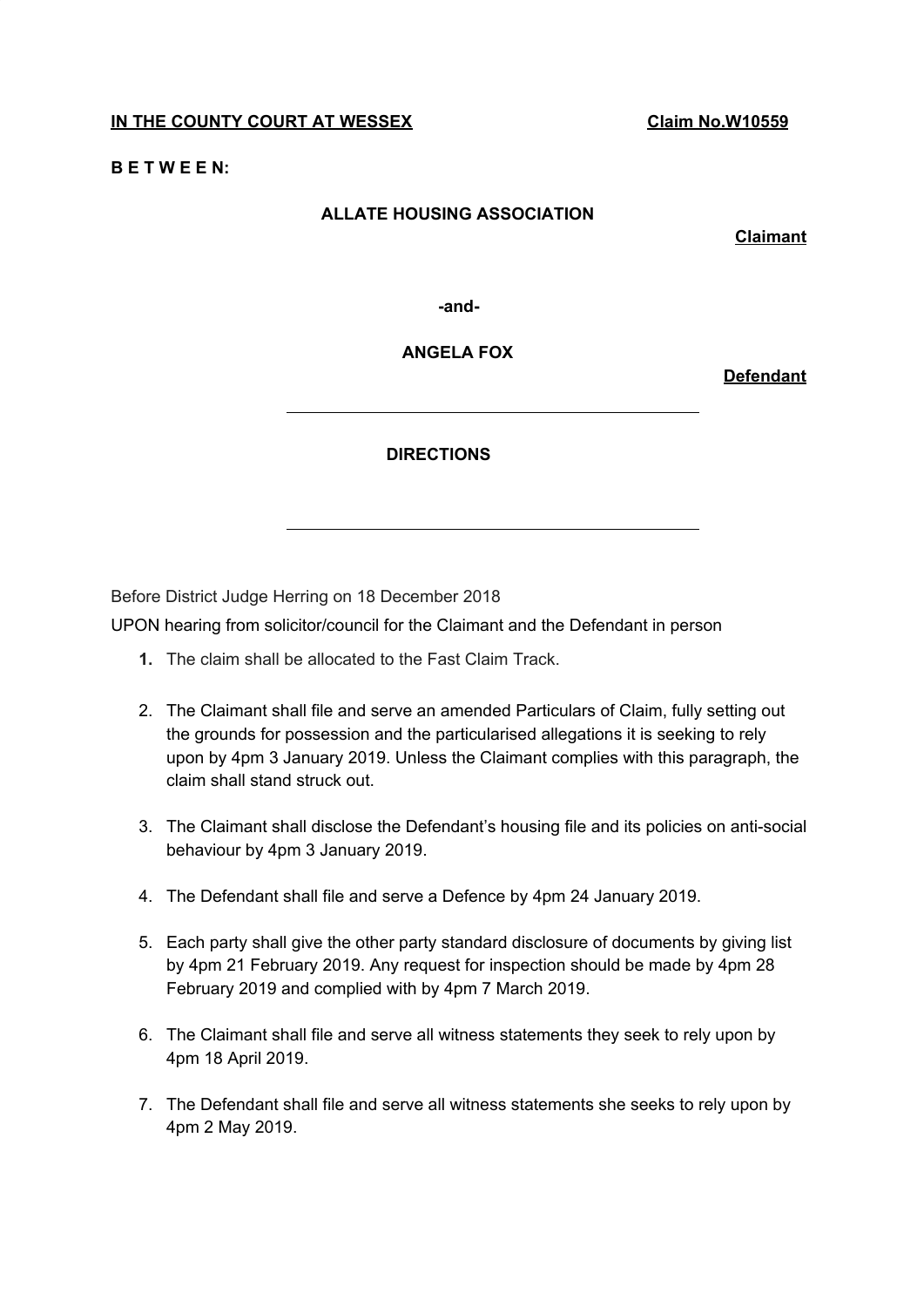8. Permission is given to the parties to rely on, as written evidence only, the report(s) (and replies to any questions) of a jointly instructed expert. If the parties cannot agree on the choice of expert, or any matter relevant to their instructions they must apply to the court for further directions. The report shall be served by no later than 9 May 2019.

8.1. The parties may put written questions to the experts within 21 days of service of the report.

8.2. The expert will reply to the questions within 21 days of service of the questions.

8.3. A copy of this order must be served on the experts by the Claimant

8.4. The expert may apply direct to the court for directions where necessary under Rule 35.14 Civil Procedure Rules.

8.5. A party seeking to call the expert to give oral evidence at trial must apply for permission to do so before pre-trial check lists are filed.

8.6. Unless the parties agree in writing or the Court orders otherwise, the fees and expenses of the experts shall be paid by the parties giving instructions for the report. 8.7. The Defendant must attend an appointment with the expert that she has reasonable notice of.

- 9. Each party must file a completed pre-trial checklist no later than 30 May 2019.
- 10. The trial of this case will take place on on 4 July 2019.
- 11. The timetable for the trial may be agreed by the parties, subject to the approval of the trial judge.
- 12. The Claimant shall lodge an indexed bundle of documents contained in a ring binder and with each page clearly numbered at the court not more than 7 days and not less than 3 days before the start of the trial.
- 13. The case summary (which should not exceed 250 words) outlining the matters still in issue, and referring where appropriate to the relevant documents shall be included in the bundle for the assistance of the judge in reading the papers before the trial.
- 14. The parties shall seek to agree the contents of the trial bundle and the case summary.
- 15. Costs in case.

**Dated**